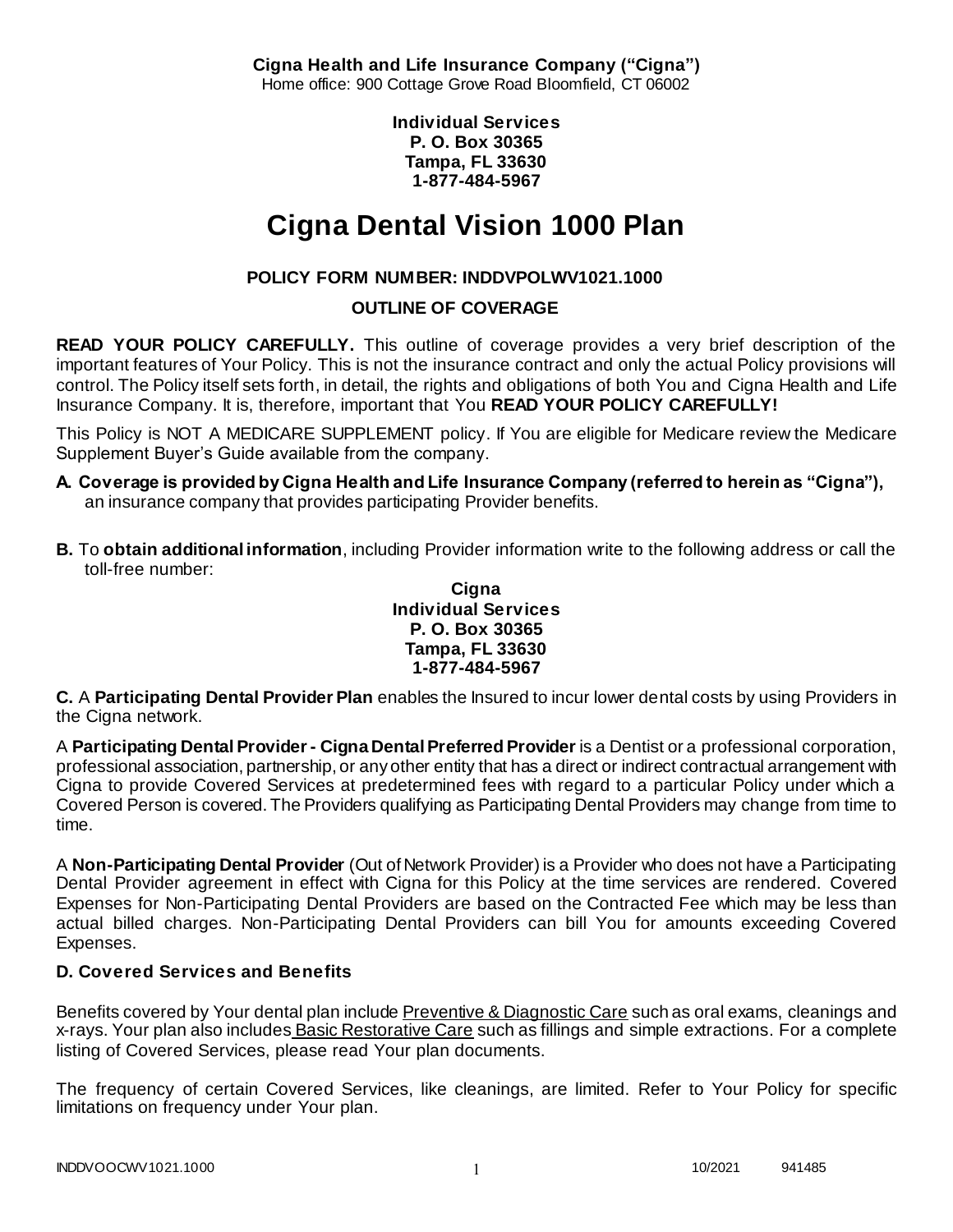### **Benefit Schedule**

The benefits outlined in the table below show the payment percentages for Covered Expenses **AFTER** any applicable Deductibles have been satisfied unless otherwise stated.

# **CIGNA DENTAL AND VISION INSURANCE** *The Schedule*

### **For You and Your Dependents**

#### **The Schedule – Dental Benefits**

If You select a Participating Dental Provider, Your cost will be less than if You select a Non-Participating Dental Provider.

#### **Emergency Services**

The Benefit Percentage payable for Emergency Services charges made by a Non-Participating Dental Provider is the same Benefit Percentage as for Participating Dental Provider Charges. Dental Emergency services are required immediately to either alleviate pain or to treat the sudden onset of an acute dental condition. These are usually minor procedures performed in response to serious symptoms, which temporarily relieve significant pain, but do not effect a definitive cure, and which, if not rendered, will likely result in a more serious dental or medical complication.

#### **Dental Deductibles**

Dental Deductibles are expenses to be paid by You or Your Dependent. Dental Deductibles are in addition to any Coinsurance. Once the Dental Deductible maximum in The Schedule has been reached You and Your family need not satisfy any further dental deductible for the rest of that year.

#### **Participating Dental Provider Payment**

Participating Dental Provider services are paid based on the Contracted Fee agreed upon by the Provider and Cigna.

#### **Non-Participating Dental Provider Payment**

Non-Participating Dental Provider services are paid based on the Contracted Fee.

| $$1,000$ per person |
|---------------------|
|                     |
|                     |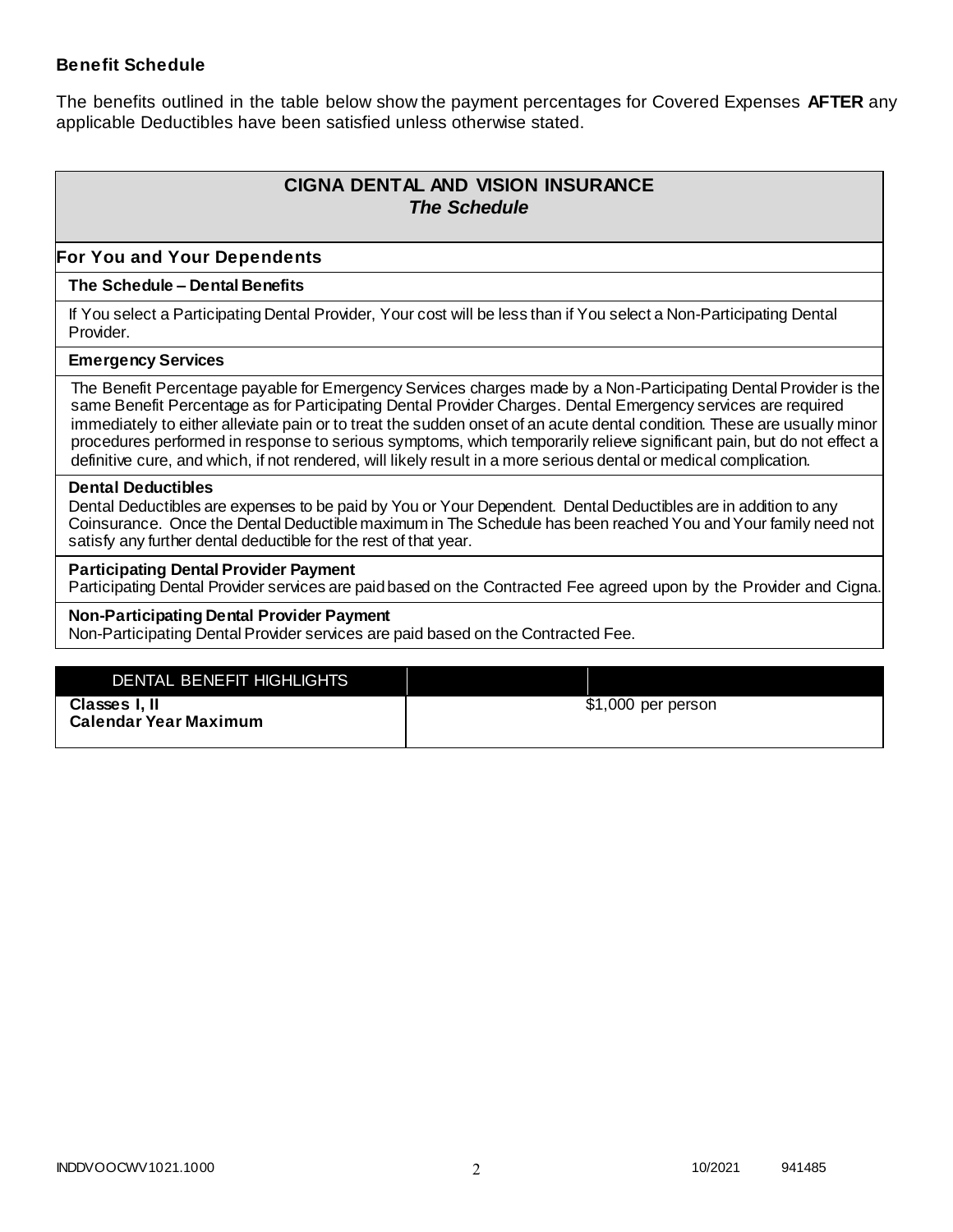| DENTAL BENEFIT HIGHLIGHTS                                                                                                                                     |                                                  |
|---------------------------------------------------------------------------------------------------------------------------------------------------------------|--------------------------------------------------|
| <b>Calendar Year Dental Deductible</b>                                                                                                                        | \$50 per person                                  |
| Individual                                                                                                                                                    |                                                  |
|                                                                                                                                                               | Not Applicable to Class I                        |
| <b>Family Maximum</b>                                                                                                                                         | \$150 per family                                 |
|                                                                                                                                                               | Not Applicable to Class I                        |
| <b>Class I</b>                                                                                                                                                | The Percentage of Covered Expenses the Plan Pays |
| Preventive Care<br>Oral Exams<br>Routine Cleanings<br>Routine X-rays<br><b>Fluoride Application</b><br><b>Sealants</b><br>Space Maintainers (non-orthodontic) | 100%                                             |
| <b>Class II</b>                                                                                                                                               | The Percentage of Covered Expenses the Plan Pays |
| <b>Basic Restorative</b><br>Fillings<br>Oral Surgery, Simple Extractions<br>Emergency Care to Relieve Pain<br>Non-Routine X-rays                              | 70% after dental deductible                      |

| The Schedule - Vision Benefits                                                                  |                                                                                         |
|-------------------------------------------------------------------------------------------------|-----------------------------------------------------------------------------------------|
| <b>VISION BENEFIT HIGHLIGHTS</b>                                                                |                                                                                         |
| Eye Examinations, including refraction                                                          | The plan pays 30% of expenses, not to exceed a \$50 calendar<br>year maximum per person |
| Materials (corrective eyeglasses or contact<br>lenses, including fittings and follow-up visits) | \$100 calendar year maximum per person                                                  |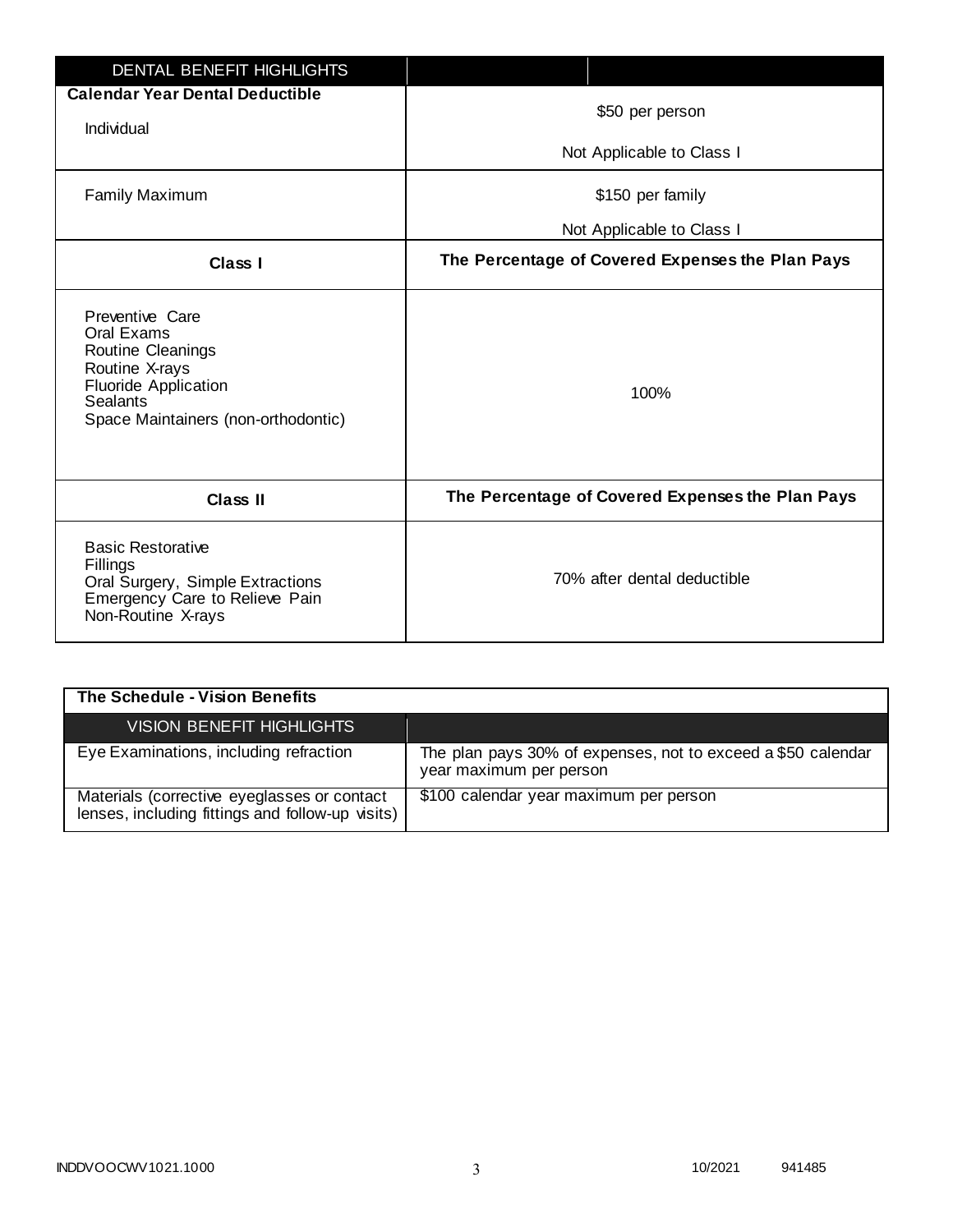# **Waiting Periods**

There is no waiting period for Class I or II dental benefits or for vision benefits.

# **Missing Teeth Limitation**

There is no payment for replacement of teeth that are missing when a person first becomes insured.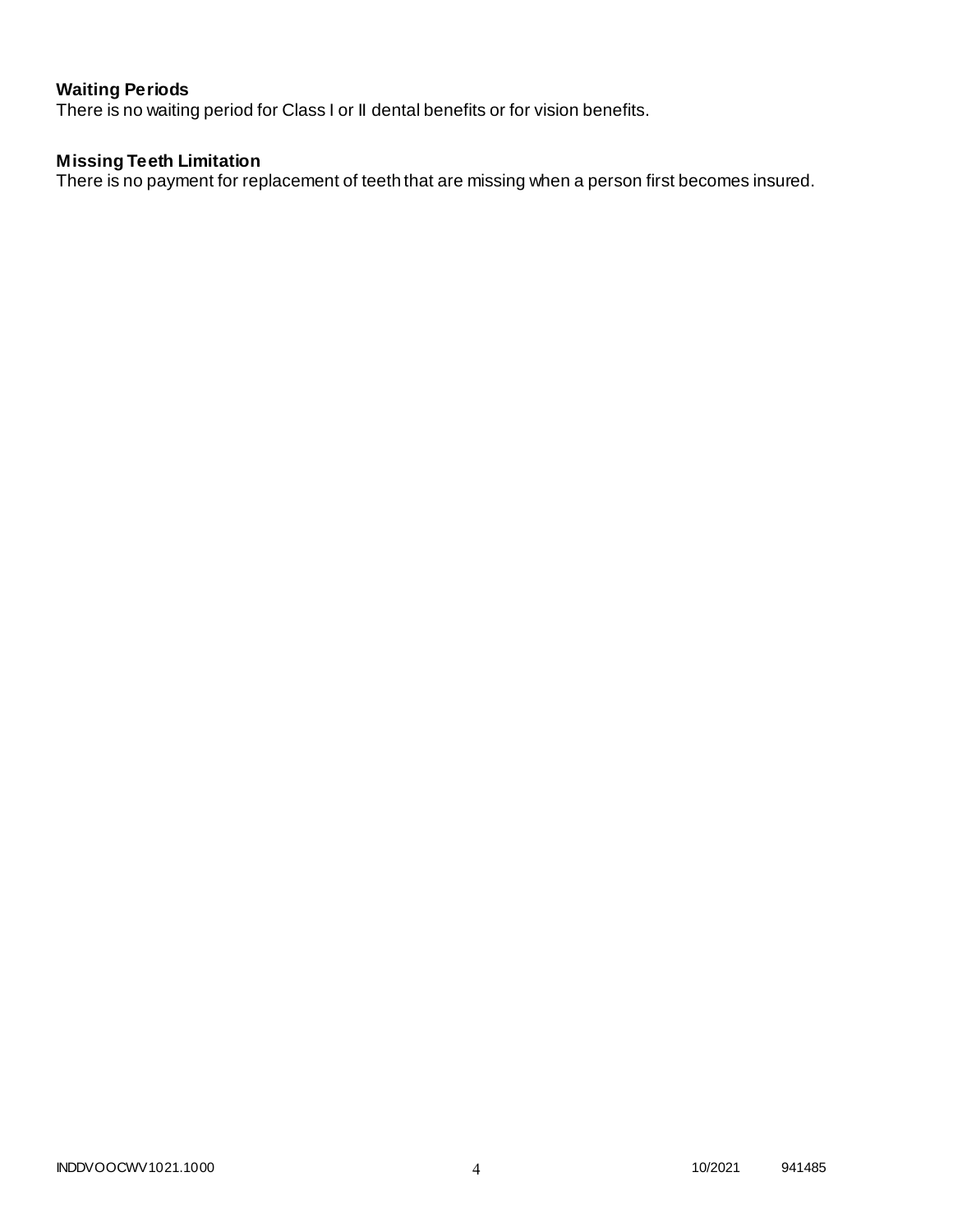# **E. Insured's Financial Responsibility**

The Insured is responsible for paying the monthly or quarterly premium on a timely basis. The Insured is also responsible to pay Providers for charges that are applied to the Deductibles, Coinsurance, and any amounts charged by Non-Participating Dental Providers in excess of the Contracted Fee. In addition, any charges for Medically Necessary and/or Dentally Necessary items that are excluded under the Policy are the responsibility of the Insured.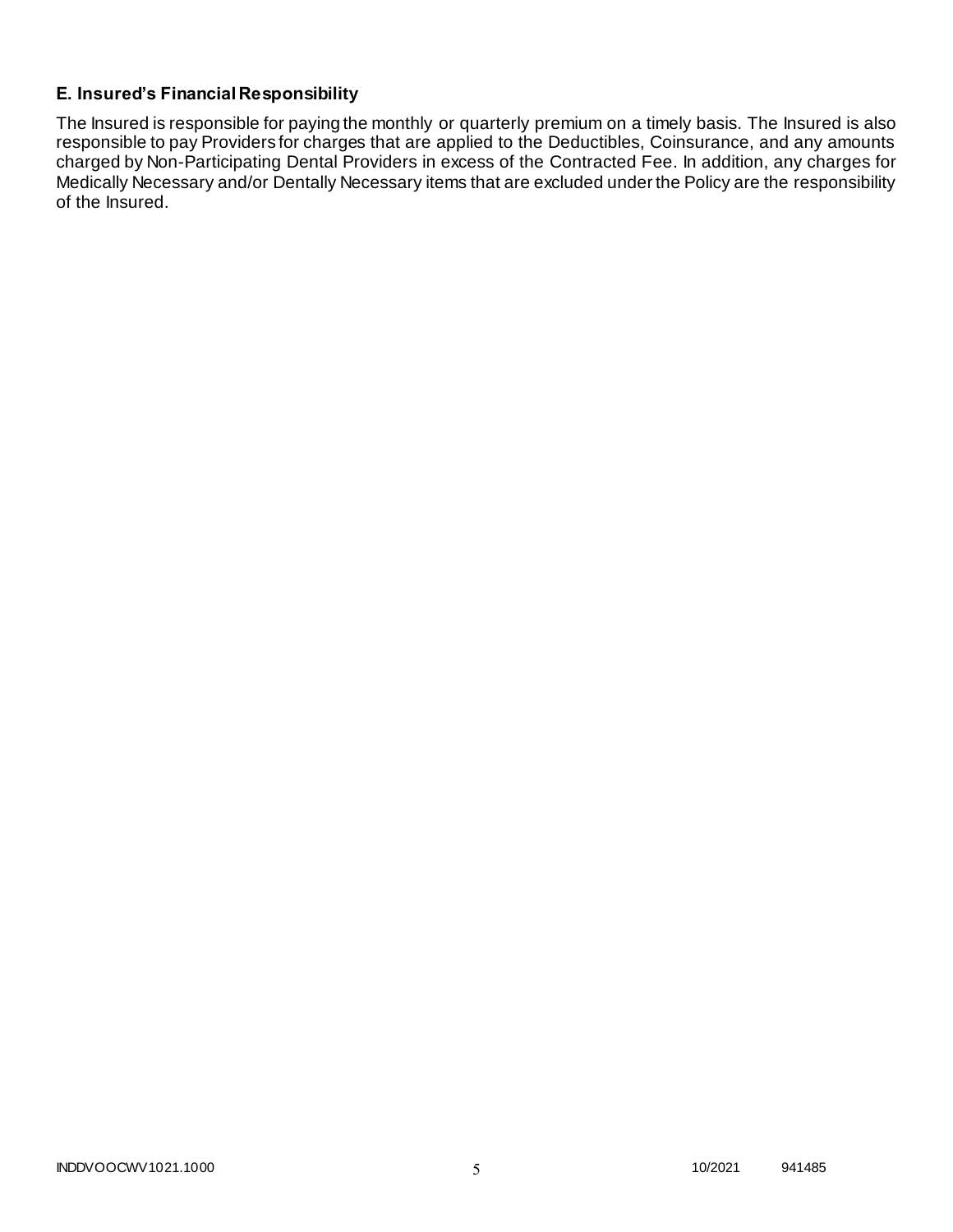# **F. Exclusions and Limitations: What Is Not Covered By This Policy**

# **Expenses Not Covered**

Covered Expenses will not include, and no payment will be made for:

- procedures which are not included in the list of Covered Dental Services or Covered Vision Services;
- cone beam imaging;
- instruction for plaque control, oral hygiene and diet;
- core build-ups;
- veneers;
- precious or semi-precious metals for crowns, bridges and abutments;
- restoration of teeth which have been damaged by erosion, attrition or abrasion;
- bite registrations; precision or semi-precision attachments; or splinting;
- implants or implant related services;
- orthodontic treatment, except for the treatment of cleft lip and cleft palate;
- general anesthesia or intravenous sedation, when used for the purposes of anxiety control or patient management is not covered; may be considered only when medically or dentally necessary and when in conjunction with covered complex oral surgery;
- athletic mouth guards;
- services performed solely for cosmetic reasons;
- personalization or decoration of any dental device or dental work;
- replacement of an appliance per benefit quidelines;
- services that are deemed to be medical in nature;
- services and supplies received from a hospital;
- prescription drugs;
- plano lenses;
- VDT (video display terminal)/computer eyeglass benefit;
- medical or surgical treatment of the eyes;
- any type of corrective vision surgery, including LASIK surgery, radial ketatonomy (RK), automated lamellar keratoplasty (ALK), or conductive keratoplasty (CK);
- Orthoptic or vision training and any associated supplemental testing;
- any eye examination, or any corrective eyewear, required by an employer as a condition of employment;
- safety eyewear;
- sub-normal vision aids or non-prescription lenses; or
- Magnification or low vision aids not shown as covered in the Schedule of Vision Coverage.

# **General Limitations**

No payment will be made for expenses incurred for You or any one of Your Dependents:

- For services not specifically listed as Covered Services in this Policy;
- For services or supplies that are not Medically Necessary;
- For services received before the Effective Date of coverage;
- For services received after coverage under this Policy ends;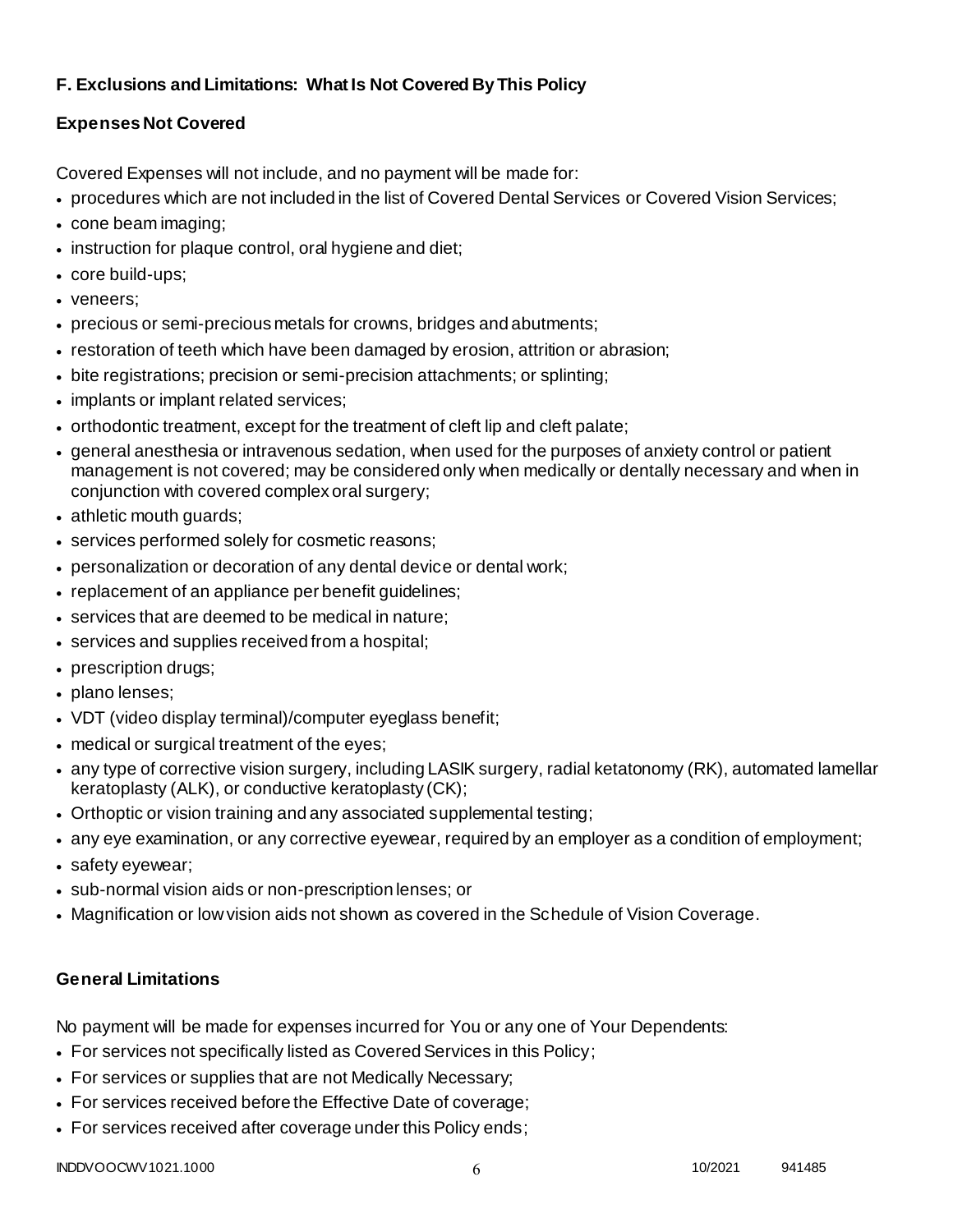- For services for which You have no legal obligation to pay or for which no charge would be made if You did not have insurance coverage;
- For Professional services or supplies received or purchased directly or on Your behalf by anyone, including a Provider, from any of the following:
	- **Yourself or Your employer;**
	- a person who lives in the Covered Person's home, or that person's employer;
	- a person who is related to the Covered Person by blood, marriage or adoption, or that person's employer.
- for or in connection with an Injury arising out of, or in the course of, any employment for wage or profit;
- for or in connection with a Sickness which is covered under any workers' compensation or similar law;
- for charges made by a Hospital owned or operated by or which provides care or performs services for, the United States Government, if such charges are directly related to a condition which occurred while serving in the military or an associated auxiliary unit;
- services or supplies received due to an act of war, declared or undeclared while serving in the military or an associated auxiliary unit;
- to the extent that payment is unlawful where the person resides when the expenses are incurred;
- for charges which the person is not legally required to pay;
- for charges which would not have been made if the person had no insurance;
- to the extent that billed charges exceed the rate of reimbursement as described in the Schedule;
- for charges for unnecessary care, treatment or surgery;
- to the extent that You or any of Your Dependents is in any way paid or entitled to payment for those expenses by or through a public program, other than Medicaid;
- for or in connection with experimental procedures or treatment methods not approved by the American Dental Association or the appropriate dental specialty society;
- Procedures that are a covered expense under any other plan which provides dental or vision benefits;
- To the extent that benefits are paid or payable for those expenses under the mandatory part of any auto insurance policy written to comply with a "no-fault" insurance law or an uninsured motorist insurance law. Cigna will take into account any adjustment option chosen under such part by You or any one of Your Dependents.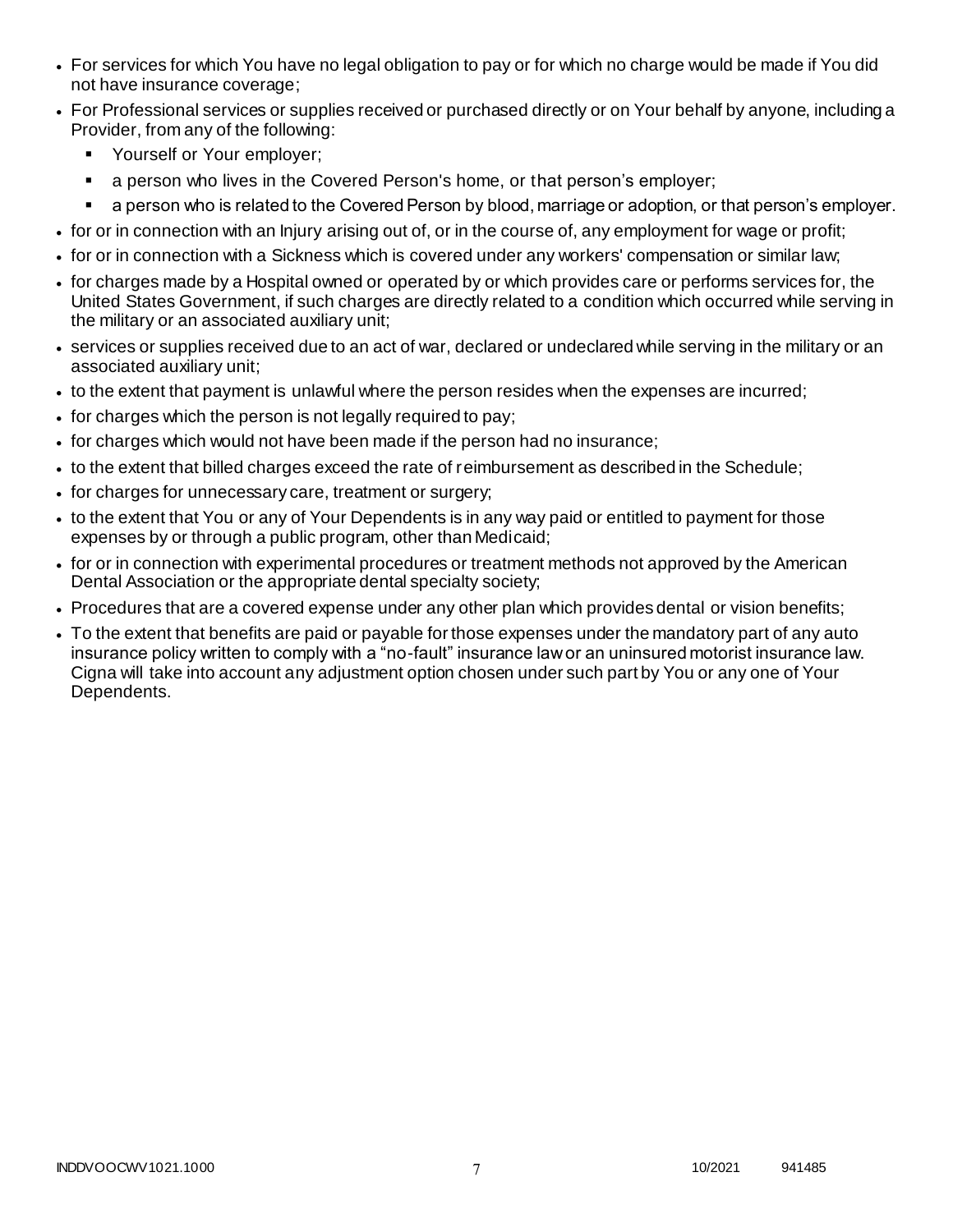# **G. Predetermination of Dental Benefits Program**

Predetermination of Benefits is a voluntary review of a Dentist's proposed treatment plan and expected charges. It is not preauthorization of service and is not required.

The treatment plan should include supporting pre-operative x-rays and other diagnostic materials as requested by Cigna's dental consultant. If there is a change in the treatment plan, a revised plan should be submitted.

Cigna will determine covered dental expenses for the proposed treatment plan. If there is no Predetermination of Benefits, Cigna will determine covered dental expenses when it receives a claim.

Review of proposed treatment is advised whenever extensive dental work is recommended when charges exceed **\$500**.

Predetermination of Benefits is not a guarantee of a set payment. Payment is based on the services that are actually delivered and the coverage in force at the time services are completed.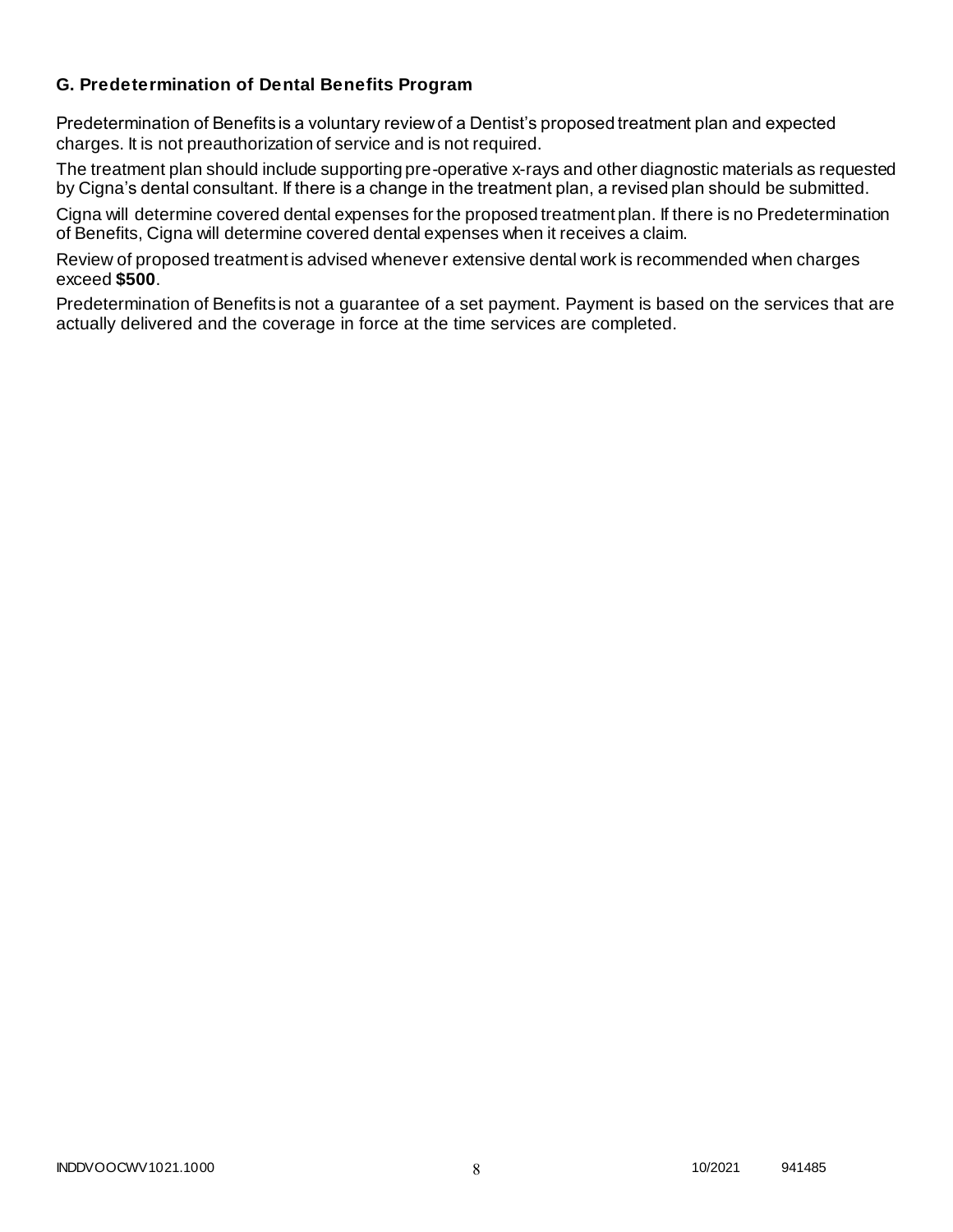### **H. General Provisions**

# **WHEN YOU HAVE A COMPLAINT OR AN APPEAL**

For the purposes of this section, any reference to "You," "Your" or "Yourself" also refers to a representative or Provider designated by You to act on Your behalf, unless otherwise noted.

We want You to be completely satisfied with the care You receive. That is why We have established a process for addressing Your concerns and solving Your problems.

#### **Start with Member Services**

We are here to listen and help. If You have a concern regarding a person, a service, the quality of care, or contractual benefits, You can call Our toll-free number and explain Your concern to one of Our Customer Service representatives. You can also express that concern in writing. Please call or write to Us at the following:

Customer Services Toll-Free Number or address on mycigna.com, explanation of benefits or claim form

We will do Our best to resolve the matter on Your initial contact. If We need more time to review or investigate Your concern, We will get back to You as soon as possible, but in any case within 30 days. If You are not satisfied with the results of a coverage decision, You can start the appeals procedure.

#### **Appeals Procedure**

Cigna has a two step appeals procedure for coverage decisions. To initiate an appeal, You must submit a request for an appeal in writing within 365 days of receipt of a denial notice. You should state the reason why You feel Your appeal should be approved and include any information supporting Your appeal. If You are unable or choose not to write, You may ask to register Your appeal by telephone. Call or write to Us at the toll-free number or address on Your Benefit Identification card, explanation of benefits or claim form.

#### **Level One Appeal**

Your appeal will be reviewed and the decision made by someone not involved in the initial decision. Appeals involving Medical Necessity or clinical appropriateness will be considered by a health care professional.

For level one appeals, We will respond in writing with a decision within 30 calendar days after We receive an appeal for a postservice coverage determination. If more time or information is needed to make the determination, We will notify You in writing to request an extension of up to 15 calendar days and to specify any additional information needed to complete the review.

If You are not satisfied with Our level-one appeal decision, You may request a level-two appeal.

### **Level Two Appeal**

If You are dissatisfied with Our level one appeal decision, You may request a second review. To start a level two appeal, follow the same process required for a level one appeal.

Most requests for a second review will be conducted by the Appeals Committee, which consists of at least three people. Anyone involved in the prior decision may not vote on the Committee. For appeals involving Medical Necessity or clinical appropriateness, the Committee will consult with at least one Dentist reviewer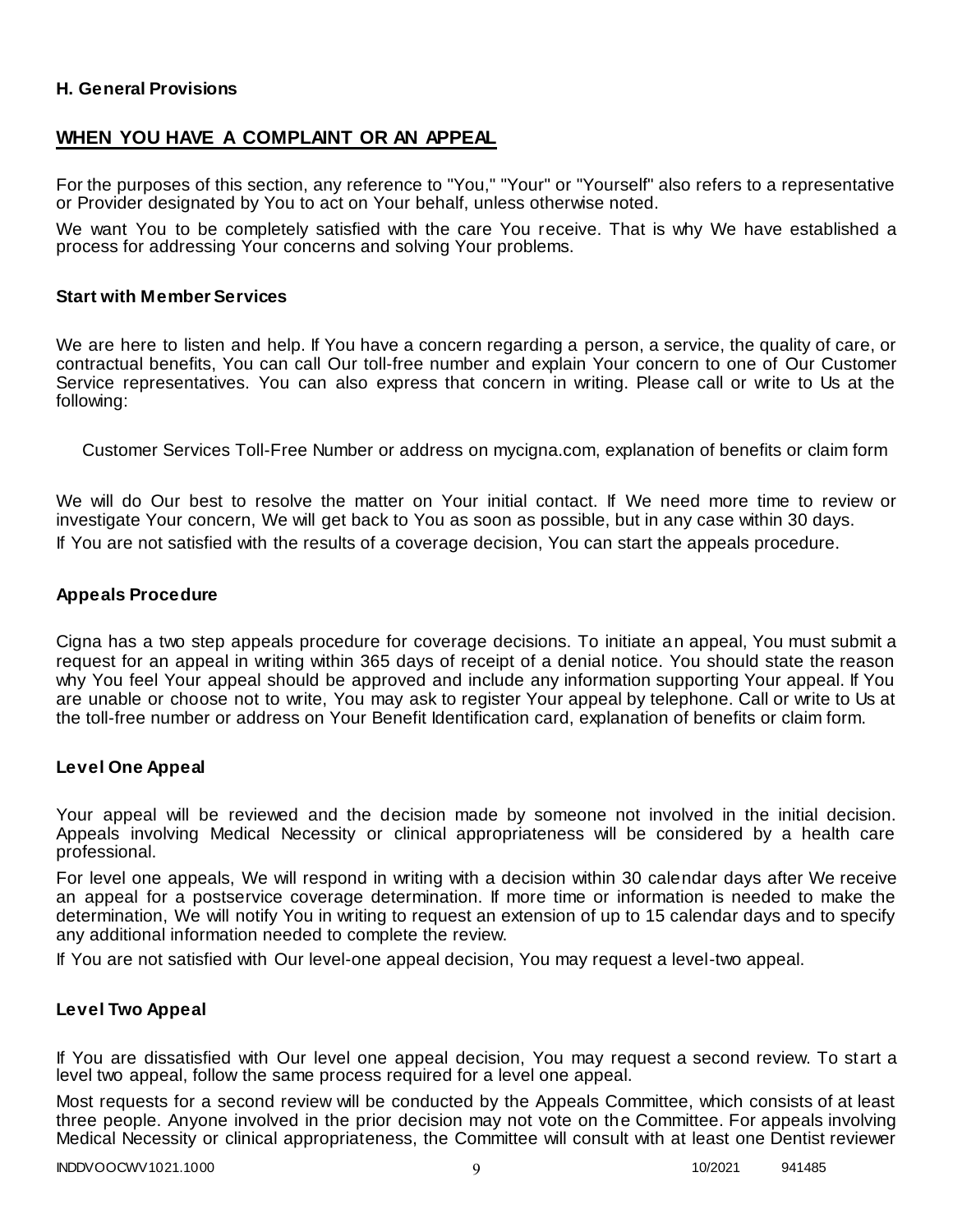in the same or similar specialty as the care under consideration, as determined by Cigna's Dentist reviewer. You may present Your situation to the Committee in person or by conference call.

For level two appeals We will acknowledge in writing that We have received Your request and schedule a Committee review. For postservice claims, the Committee review will be completed within 30 calendar days. If more time or information is needed to make the determination, We will notify You in writing to request an extension of up to 15 calendar days and to specify any additional information needed by the Committee to complete the review. You will be notified in writing of the Committee's decision within five working days after the Committee meeting, and within the Committee review time frames above if the Committee does not approve the requested coverage.

### **Notice of Benefit Determination on Appeal**

Every notice of an appeal decision will be provided in writing or electronically and, if an adverse determination, will include:

- (1) the specific reason or reasons for the denial decision;
- (2) reference to the specific Policy provisions on which the decision is based;
- (3) a statement that the claimant is entitled to receive, upon request and free of charge, reasonable access to and copies of all documents, records, and other Relevant Information as defined;
- (4) upon request and free of charge, a copy of any internal rule, guideline, protocol or other similar criterion that was relied upon in making the adverse determination regarding Your appeal, and an explanation of the scientific or clinical judgment for a determination that is based on a medical necessity, experimental treatment or other similar exclusion or limit.

### **Relevant Information**

Relevant Information is any document, record, or other information which was relied upon in making the benefit determination; was submitted, considered, or generated in the course of making the benefit determination, without regard to whether such document, record, or other information was relied upon in making the benefit determination; demonstrates compliance with the administrative processes and safeguards required by federal law in making the benefit determination; or constitutes a statement of policy or guidance with respect to the plan concerning the denied treatment option or benefit or the claimant's diagnosis, without regard to whether such advice or statement was relied upon in making the benefit determination.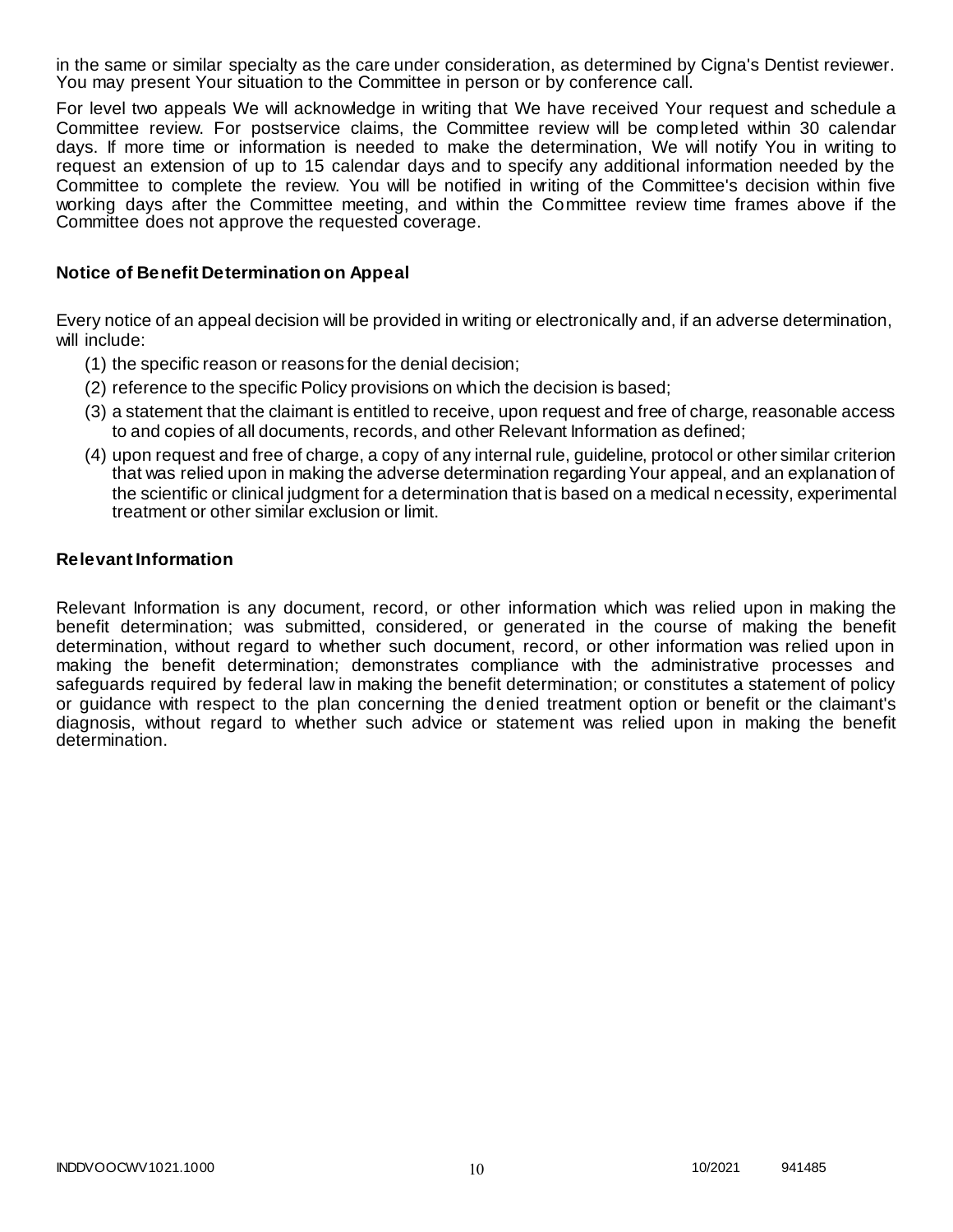# **I. Participating Dental Providers**

Cigna will provide a current list of Dentists currently participating with Cigna and their locations to each Covered Person upon request.

To verify if a Dentist is currently participating with Cigna and is accepting new Cigna Insureds, the Covered Person should visit Our website at mycigna.com.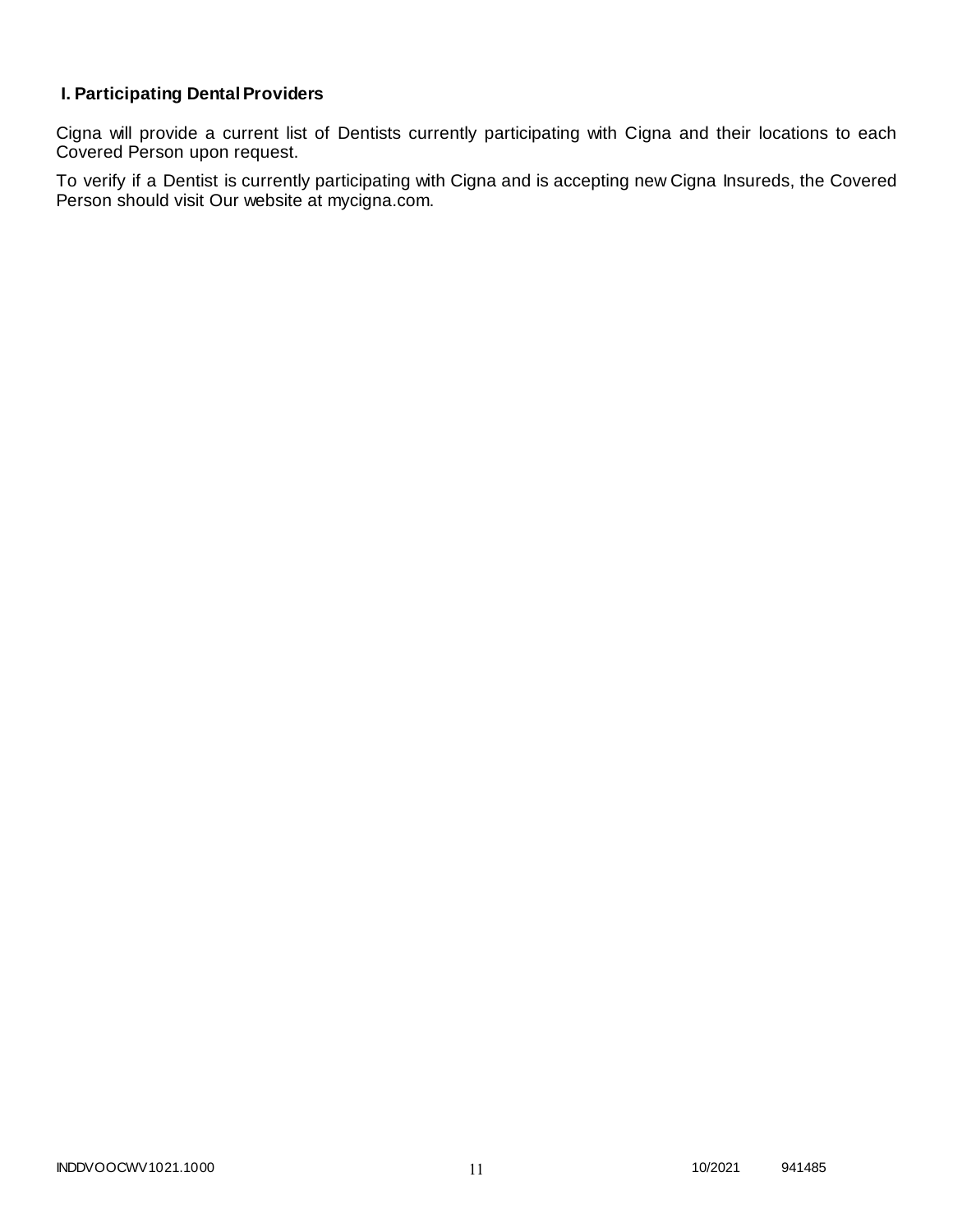### **J. Renewability, Eligibility, and Continuation**

1. The Policy will renew except for the specific events stated in the Policy. Cigna may change the premiums of the Policy with 60 days written notice to the Insured. However, Cigna will not refuse to renew or change the premium schedule for the Policy on an individual basis, but only for all Insureds in the same class and covered under the same Policy as You.

2. The individual plan is designed for residents of West Virginia who are not enrolled under or covered by any other group or individual health coverage. You must notify Cigna of all changes that may affect any Covered Person's eligibility under the Policy.

3. You or Your Dependent(s) will become ineligible for coverage:

- When premiums are not paid according to the due dates and grace periods described in the premium section.
- With respect to Your Spouse, Domestic Partner, or partner to a Civil Union: when the Spouse is no longer married to the Insured or when the union is dissolved.
- With respect to You and Your Family Member(s): when You no longer meet the requirements listed in the Conditions of Eligibility section.
- The date the Policy terminates.
- When the Insured no longer lives in the Service Area.

4. If a Covered Person's eligibility under this Plan would terminate due to the Insured's death, divorce or if other Dependents would become ineligible due to age or no longer qualify as dependents for coverage under this Plan; except for the Insured's failure to pay premium, the Covered Person's insurance will be continued if the Covered Person exercising the continuation right notifies Cigna and pays the appropriate monthly premium within 60 days following the date this Policy would otherwise terminate.